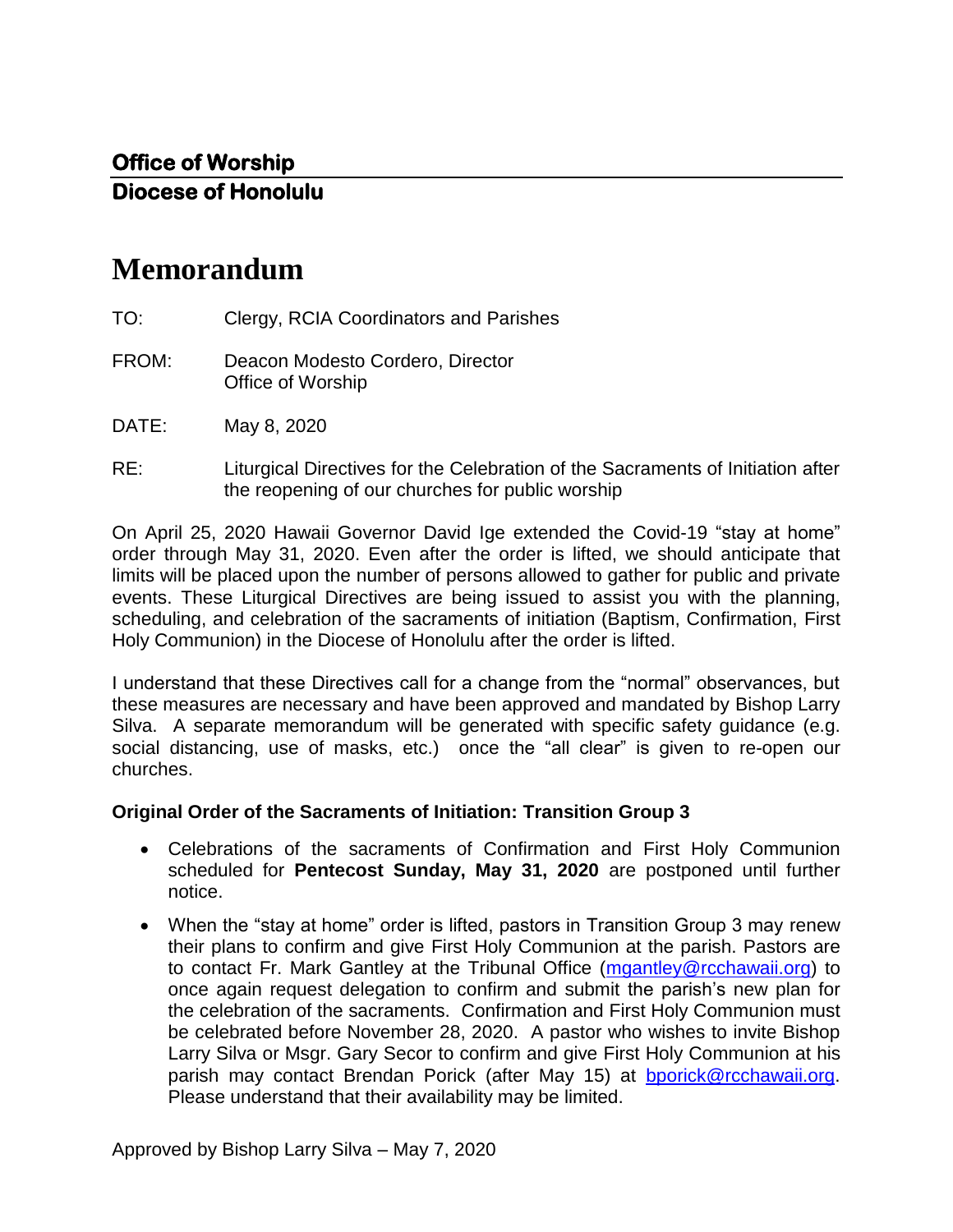## **Confirmation/First Holy Communion previously scheduled for the months of April and May 2020**

- All celebrations of Confirmation/First Holy Communion scheduled for April and May 2020 with Bishop Larry Silva or Msgr. Gary Secor have been postponed. Those parishes affected can contact Brendan Porick (after May 15) at [bporick@rcchawaii.org](mailto:bporick@rcchawaii.org) to reschedule their Confirmation/First Holy Communion as soon as possible, but before December 31, 2020. Since there will be so much catching up to do, please be open to the possibility of a weeknight celebration.
- If, after checking with Brendan Porick for a date, scheduling conflicts arise, a pastor may request delegation to confirm at his parish. (It is presumed that First Holy Communion would be given at the same Mass.) Pastors are to contact Fr. Mark Gantley at the Tribunal Office [\(mgantley@rcchawaii.org\)](mailto:mgantley@rcchawaii.org) to request delegation to confirm and submit the parish's plan for the celebration of the sacraments. Confirmation and First Holy Communion must be celebrated before December 31, 2020.

## **Celebration of the Reception of the Sacraments of Initiation for the Elect (RCIA) Outside the Usual Times**

The celebration of the sacraments of initiation of adults (and unbaptized children of a catechetical age) is normally during the Easter Vigil each year. However, under "unusual times" the *Rite of Christian Initiation of Adults* (RCIA), paragraphs 26-30, provides guidelines on how to celebrate them outside the Easter Season. The authority to choose a date to celebrate the sacraments of initiation outside of the Triduum belongs to the bishop of the diocese (RCIA 34.2).

Bishop Silva has delegated to each pastor this authority (except for the Cathedral Basilica and the Co-Cathedral of St. Theresa, for which Bishop Silva wishes to personally celebrate the sacraments as soon as possible). The date should be on a Sunday or Solemnity (or its Vigil Mass) within the first two months of reopening of the churches. [**NOTE**: Delegation is not needed for a priest to confirm those he baptizes, and he should confirm them and give First Holy Communion at the same Mass. Nor does he need delegation to confirm a person baptized in another ecclesial community whom he receives into the Catholic Church, whom he confirms and to whom he gives First Holy Communion at the same Mass as the Reception into Full Communion with the Catholic Church. However, if he wishes to confirm a baptized Catholic, he MUST have delegation for the Confirmation to be valid. Delegation can be requested by emailing Fr. Mark Gantley (Tribunal Office) at [mgantley@rcchawaii.org.](mailto:mgantley@rcchawaii.org)]

## **Scrutinies and Presentations:**

These Directives presume that our Elect have received sufficient catechesis and preparation for the reception of the sacraments. The quarantine regulations did not go into effect until after our catechumens participated in the Rite of Election (First Sunday of Lent) and the celebration of the first scrutiny (Third Sunday of Lent). If the Elect celebrated their first scrutiny, there is no need to repeat it. If you did not celebrate the presentations, consider celebrating the Presentation of the Creed and the Lord's Prayer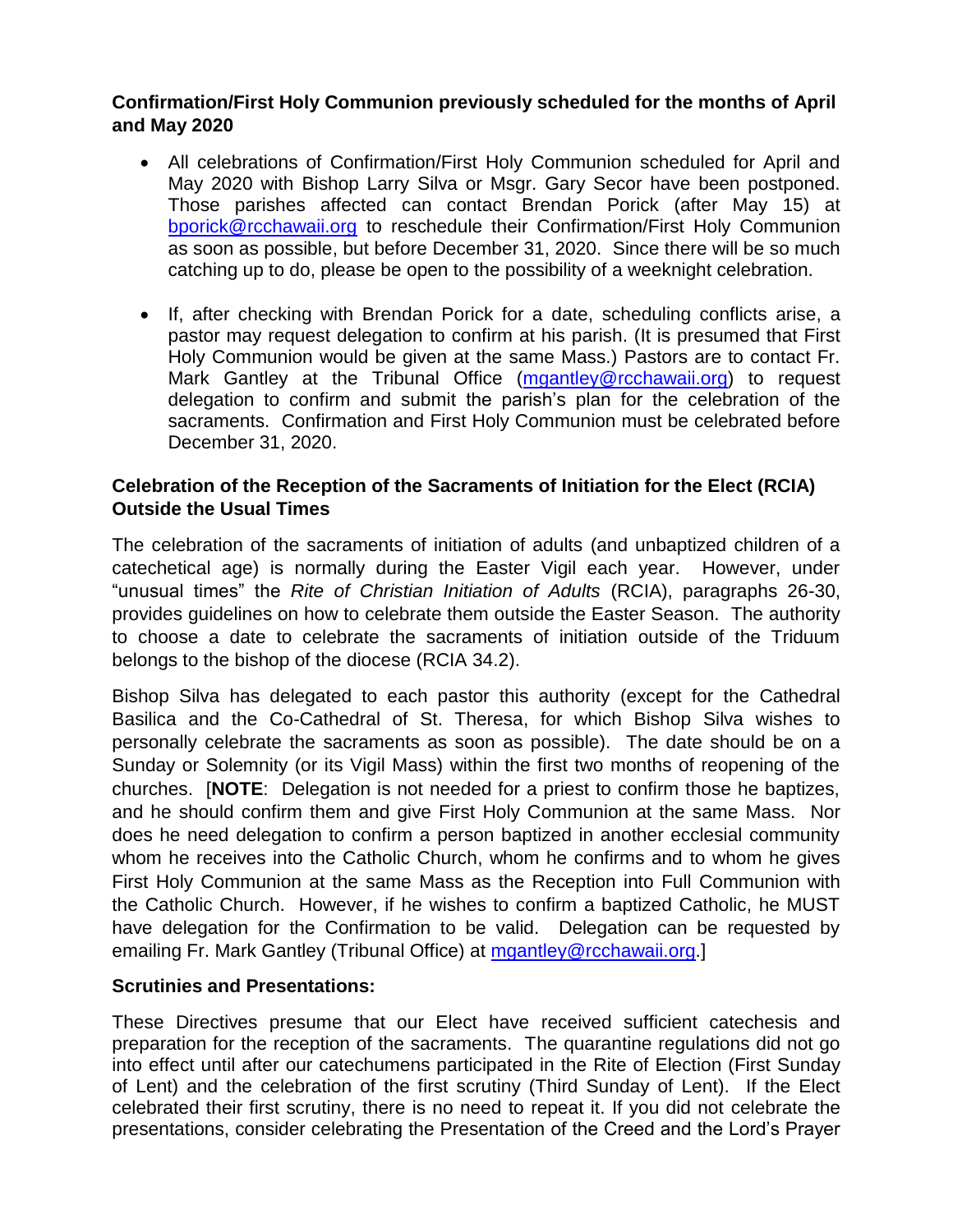following the proper intervals. Catechumens should also be anointed with the Oil of Catechumens well before they receive the sacraments of initiation.

In a prior memo Bishop Silva gave a dispensation from the obligation of celebrating the Second and Third Scrutiny in accordance with RCIA 20. However, no one is prohibited from celebrating one or both of them. The church also teaches that when the initiation rites are celebrated outside the usual time, "care should be taken to ensure that the celebration has a markedly paschal character" (Ceremonial of Bishops # 426). The scrutinies are important rites that firmly ground the initiation process in the paschal mystery, so it is desirable that pastors consider celebrating them with their proper intervals.

During these "unusual times" the scrutinies and presentations could be celebrated on Sundays or even on weekdays (RCIA 146) during a Mass or a Liturgy of the Word. They should still be celebrated one week apart from each other, about three to two weeks before Baptism. Whenever they are celebrated, the required Lectionary texts from Year A are used (First Scrutiny – gospel of the Samaritan woman; Second – gospel of the man born blind; Third – gospel of the raising of Lazarus), as are the prayers from the Roman Missal and ritual.

The two presentations (Creed and the Lord's Prayer) may follow the pattern above. The presentations cannot be combined with a scrutiny. For the celebration of the Presentation of the Creed use the readings from the Lectionary for Mass, ritual Masses "Christian Initiation: Presentation of the Lord's Prayer." These readings are listed at RCIA 179-180. You can substitute the readings with the readings listed at the RCIA 158. The Presentation of the Lord's Prayer could be celebrated on Saturday during the day before the celebration of the sacraments (RCIA #'s185, 149, and 178-180).

The Scrutiny may take place within a Liturgy of the Word also led by a priest or deacon. The Presentations may be celebrated in a Liturgy of the Word led by a priest only.

## **Celebration of the Sacraments (RCIA)**

The sacraments of initiation are to be celebrated at a Mass on a Sunday or Solemnity, using, as occasion suggests, the Mass of the day or one of the ritual Masses (e.g. "For the Conferral of Baptism") from the Roman Missal. For the readings at this ritual Mass, you may use the one of the Old Testament readings and the epistle reading from the Easter Vigil. Strictly speaking, you would choose the psalm (or psalms) and the gospel reading from those listed in the Lectionary for Mass: Ritual Masses, 753 and 755.

If a ritual Mass is permitted the following should be observed:

- The color of the Mass should be white or a festive color.
- The Penitential Act, the Kyrie and the Creed are omitted.
- The "*Gloria in excelsis*" (Gloria to God in the highest) is said or sung.

Approved by Bishop Larry Silva – May 7, 2020